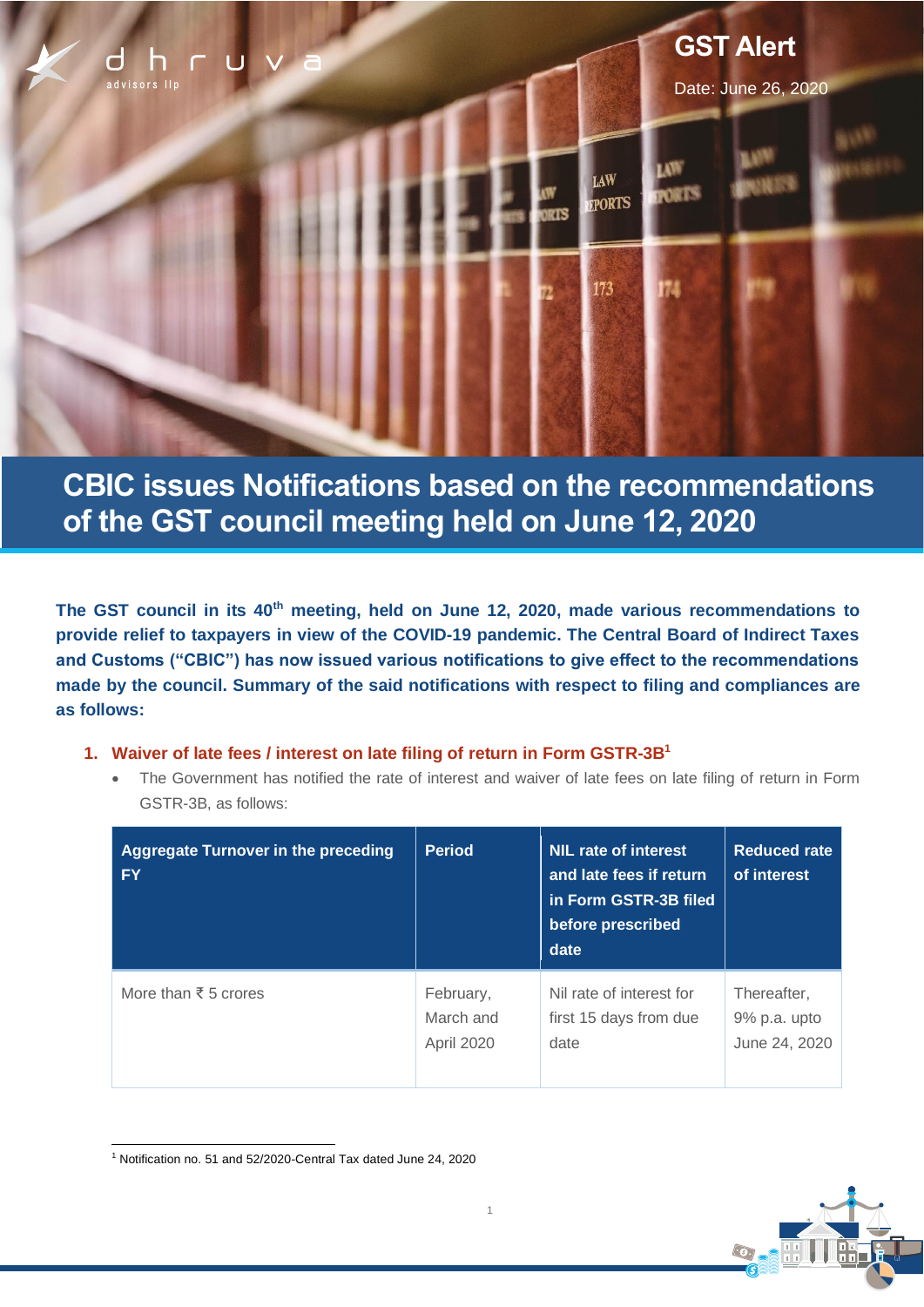| <b>Aggregate Turnover in the preceding</b><br><b>FY</b>                                                                                                                                                                                                                                                                                                                    | <b>Period</b>    | <b>NIL rate of interest</b><br>and late fees if return<br>in Form GSTR-3B filed<br>before prescribed<br>date | <b>Reduced rate</b><br>of interest                   |
|----------------------------------------------------------------------------------------------------------------------------------------------------------------------------------------------------------------------------------------------------------------------------------------------------------------------------------------------------------------------------|------------------|--------------------------------------------------------------------------------------------------------------|------------------------------------------------------|
|                                                                                                                                                                                                                                                                                                                                                                            |                  | Late fees waived if<br>return is filed on or<br>before 24 June 2020                                          |                                                      |
| Upto ₹5 crores and having principal place<br>of business in the States of Chhattisgarh,<br>Madhya Pradesh, Gujarat, Maharashtra,<br>Karnataka, Goa, Kerala, Tamil Nadu,<br>Telangana, Andhra Pradesh, the Union<br>territories of Daman and Diu and Dadra<br>and Nagar Haveli, Puducherry, Andaman<br>and Nicobar Islands and Lakshadweep                                  | February 2020    | June 30, 2020                                                                                                | Thereafter,<br>9% p.a. upto<br>September<br>30, 2020 |
|                                                                                                                                                                                                                                                                                                                                                                            | March 2020       | July 3, 2020                                                                                                 |                                                      |
|                                                                                                                                                                                                                                                                                                                                                                            | April 2020       | July 6, 2020                                                                                                 |                                                      |
|                                                                                                                                                                                                                                                                                                                                                                            | May 2020         | September 12, 2020                                                                                           |                                                      |
|                                                                                                                                                                                                                                                                                                                                                                            | <b>June 2020</b> | September 23, 2020                                                                                           |                                                      |
|                                                                                                                                                                                                                                                                                                                                                                            | <b>July 2020</b> | September 27, 2020                                                                                           |                                                      |
| Upto ₹5 crores and having principal place<br>of business in the States of Himachal<br>Pradesh, Punjab, Uttarakhand, Haryana,<br>Rajasthan, Uttar Pradesh, Bihar, Sikkim,<br>Arunachal Pradesh, Nagaland, Manipur,<br>Mizoram, Tripura, Meghalaya, Assam,<br>West Bengal, Jharkhand, Odisha, the<br>Union territories of Jammu and Kashmir,<br>Ladakh, Chandigarh and Delhi | February 2020    | June 30, 2020                                                                                                |                                                      |
|                                                                                                                                                                                                                                                                                                                                                                            | March 2020       | July 5, 2020                                                                                                 |                                                      |
|                                                                                                                                                                                                                                                                                                                                                                            | April 2020       | July 9, 2020                                                                                                 |                                                      |
|                                                                                                                                                                                                                                                                                                                                                                            | May 2020         | September 15, 2020                                                                                           |                                                      |
|                                                                                                                                                                                                                                                                                                                                                                            | <b>June 2020</b> | September 25, 2020                                                                                           |                                                      |
|                                                                                                                                                                                                                                                                                                                                                                            | <b>July 2020</b> | September 29, 2020                                                                                           |                                                      |

- Further, in respect of the tax period July 2017 to January 2020, if the return in Form GSTR-3B has not been filed by the due date then, the late fee payable above ₹ five hundred (CGST + SGST) shall stand waived, subject to the condition that returns for such tax period are filed between the period July 1, 2020 to September 30, 2020.
- Also, if the tax payable as per return in Form GSTR-3B is Nil, then, the late fee payable on such returns shall stand waived subject to the condition that the said returns are filed between the period July 1, 2020 to September 30, 2020.

# **Dhruva Comments**

The Government has further given additional time to registered persons having turnover of upto  $\bar{z}$  5 crores for filing GST return in Form GSTR-3B along with reduced / nil rate of interest and waiver of late fees. For registered persons having a turnover more than  $\bar{\tau}$  5 crores, there has been no further extensions for filing return in Form GSTR-3B. Further, it is relevant to note that in case of delayed filing of Form GSTR-3B beyond prescribed dates, benefit of reduced rate of interest shall continue to apply

2

2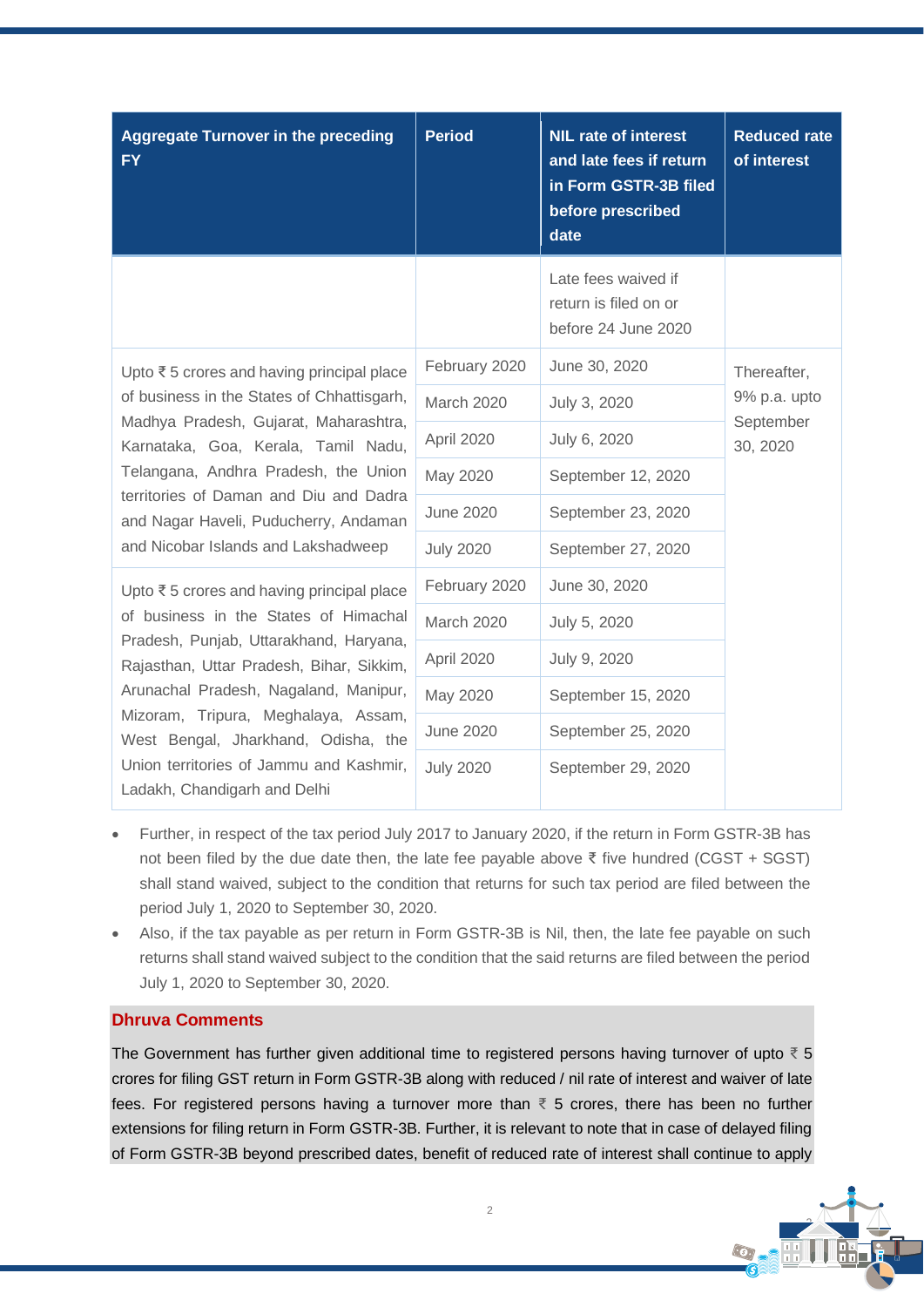till prescribed dates and any further delay beyond such prescribed dates should attract interest at the rate of 18 percent. Also, as a clean-up measure, the Government has also given full / partial waiver of late fee for delay in filing return in Form GSTR-3B for the period July 2017 to January 2020 subject to the condition that the said returns are filed during the period July 1, 2020 to September 30, 2020.

# **2. Waiver of late fee on GSTR-1 2**

The Government has waived the late fees for delay in filing return in Form GSTR-1 for the following tax periods subject to the condition that the said returns are filed within the prescribed dates, which are as follows:

| SI. No. | <b>Month / Quarter</b> | <b>Revised Dates</b> | <b>Earlier Dates</b> |
|---------|------------------------|----------------------|----------------------|
| (1)     | (2)                    | (3)                  |                      |
| 1.      | March, 2020            | July 10, 2020        | June 30, 2020        |
| 2.      | April, 2020            | July 24, 2020        | June 30, 2020        |
| 3.      | May, 2020              | July 28, 2020        | June 30, 2020        |
| 4.      | June, 2020             | August 5, 2020       |                      |
| 5.      | January to March, 2020 | July 17, 2020        | June 30, 2020        |
| 6.      | April to June, 2020    | August 3, 2020       | -                    |

# **Dhruva comments**

There has been no specific extension of due dates for filing return in Form GSTR-1 for the aforesaid periods. However, by virtue of the said amendment, there is an additional time given for filing return in Form GSTR-1 along with waiver of late fees.

# **3. Due date for filing GSTR-3B for the month of August 2020 by small taxpayers<sup>3</sup>**

The Government has also notified the due dates for filing return in Form GSTR-3B for the month of August 2020 in respect of taxpayers having aggregate turnover upto ₹ 5 crores, which are as follows:

| <b>Aggregate Turnover in preceding FY</b>                                   | <b>Due Date</b> |
|-----------------------------------------------------------------------------|-----------------|
| Upto $\xi$ 5 crores and having principal place of business in the States of | October 1, 2020 |
| Chhattisgarh, Madhya Pradesh, Gujarat, Maharashtra, Karnataka, Goa,         |                 |
| Kerala, Tamil Nadu, Telangana, Andhra Pradesh, the Union territories of     |                 |
| Daman and Diu and Dadra and Nagar Haveli, Puducherry, Andaman and           |                 |
| Nicobar Islands or Lakshadweep                                              |                 |
| Upto ₹ 5 crores and having principal place of business in the States of     | October 3, 2020 |
| Himachal Pradesh, Punjab, Uttarakhand, Haryana, Rajasthan, Uttar Pradesh,   |                 |
| Bihar, Sikkim, Arunachal Pradesh, Nagaland, Manipur, Mizoram, Tripura,      |                 |
| Meghalaya, Assam, West Bengal, Jharkhand, Odisha, the Union territories of  |                 |
| Jammu and Kashmir, Ladakh, Chandigarh and Delhi                             |                 |



<sup>2</sup> Notification no. 53/2020-Central Tax dated June 24, 2020

<sup>3</sup> Notification no. 54/2020-Central Tax dated June 24, 2020